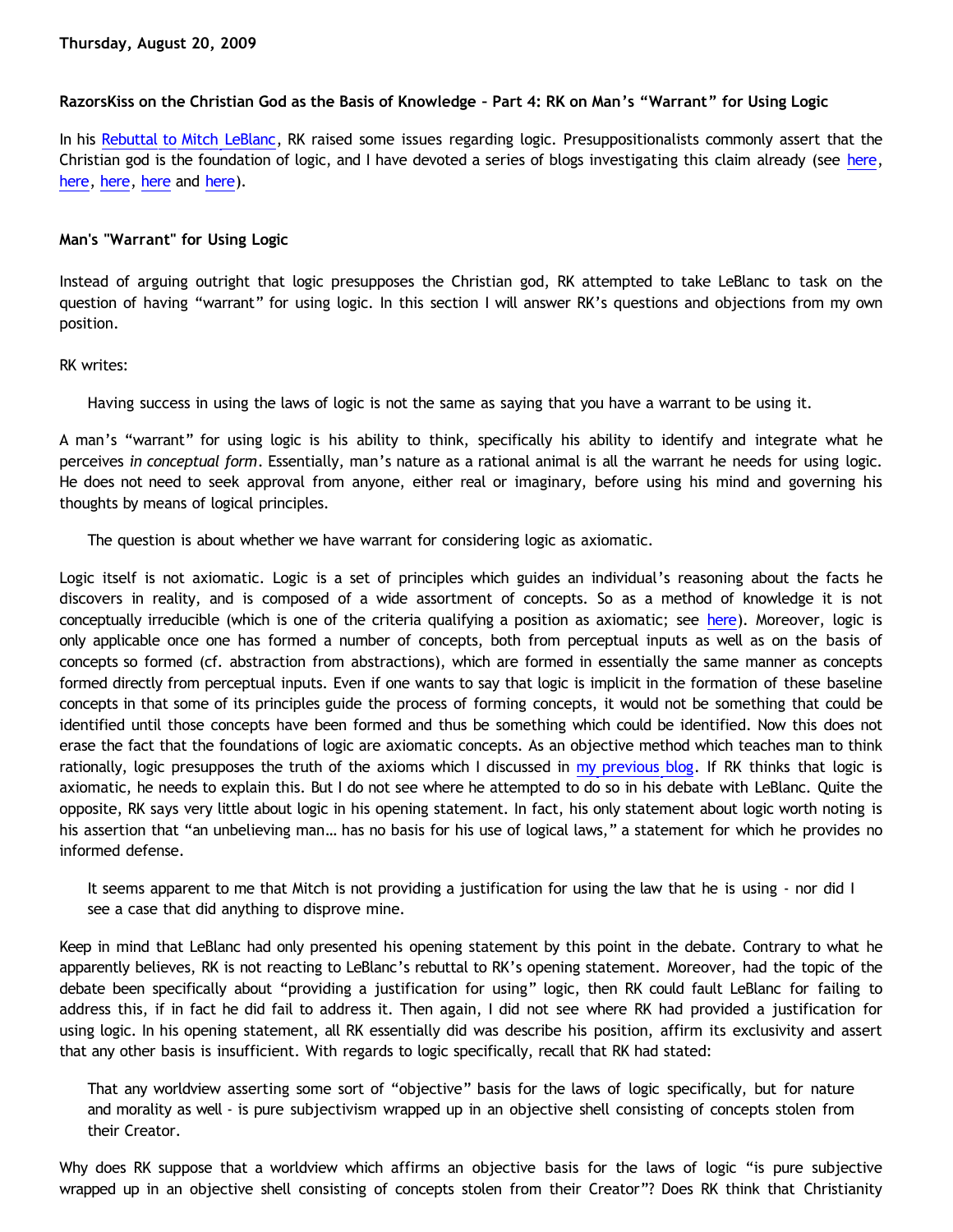affirms an objective basis for the laws of logic? If so, does he think he's affirming "pure subjectivism wrapped up in an objective shell consisting of concepts stolen from their Creator"? If the "Creator" which RK has in mind here is the Christian god, he's in for a surprise. RK claims that his god is "omniscient." I have already made the case that an omniscient mind would not have its knowledge in conceptual form (see [here](http://bahnsenburner.blogspot.com/2007/04/would-omniscient-mind-have-knowledge-in.html)), and a presuppositional apologist has expressed agreement with this conclusion (see [here](http://bahnsenburner.blogspot.com/2007/04/pike-on-concepts-and-omniscience.html)).

Moving on:

He is simply saying that it is usable - the same problem Martin falls into, in his TANG

Why is saying that logic is usable is a problem? Does RK not think it is usable?

That is not the question. On what grounds can it be considered warranted to be using abstract universals which apply to all (created) thinking beings? I have a proper ground to be doing so.

The use of "abstract universals" is "warranted" on the grounds of the primacy of existence and the objective theory of concepts, two vital philosophical components which are antithetical to the Christian worldview. The Christian worldview assumes the primacy of consciousness, and has no theory of concepts. So RK is deluding himself if he thinks Christianity provides "warrant" for "using abstract universals which apply" to anything at all. By endorsing the Christian worldview, he has rejected the two very things which make "abstract universals" possible and applicable in the first place.

Obviously, an atheist is able to /operate/ with success using the logical laws which his brain operates according to. In fact, they MUST do so.

An individual applies logic in his thinking *volitionally*, because he *chooses* to, not because he's been forced or compelled to. This is the moral element to rational thinking which many thinkers (including presuppositionalists, who prefer to see morality as a matter of obeying the [commands](http://bahnsenburner.blogspot.com/2007/05/moral-uselessness-of-10-commandments.html) of an invisible magic being) tend to miss. Morality is involved where there is a choice to be made, and applicable only when there is a choice to be made.

As for the mechanics of the laws of logic, however, one will eventually encounter insurmountable difficulty when trying to understand and explain how logic works if his worldview does not equip him with an objective theory of concepts. It is because many individuals lack a worldview with an objective understanding of the nature of concepts that they give up on trying to understand logic and point to something which they can only imagine as the "basis" of logic, as we see in the case of presuppositionalists like RK. Since they have virtually no understanding of concepts, and have no idea how volition can be reconciled with objectivity, they give up and surrender their minds to mysticism. And this very act of giving up is understood, "interpreted," as giving oneself over to the supernatural, as *sacrificing* oneself to his god, following the Christian model, as a devotional act garnering the approval of a divine being, as "pleasing" one's god. The believer here imagines that he hears a voice from heaven, saying: "This is my beloved Son, in whom I am well pleased." This auto-suggestive con which the believer invokes upon himself, can be powerful in its persuasion, where persuasion at this point is merely a form of positive reinforcement of a vicious psychological habit.

It is no surprise, then, that RK presents no *conceptual* understanding of logic, and in place of such informed understanding seeks to associate logic with his storybook-based worldview.

Now it should be pointed out that, even if one does not understand concept theory, it would not follow from this that his use of logic is "unwarranted." I may not understand how my microwave oven heats food, but this does not mean that my use of microwave ovens to heat food is unwarranted. The microwave heats food, whether I understand its behind-the-scenes functionality or not, so long as I can get it to run. One's use of logic is analogous to this situation. In fact, one would need to use logic in order to understand both how a microwave oven works as well as how logic allows a thinker to scale the hierarchical structure of his knowledge. On the other hand, claiming that a worldview can "account for" the preconditions of knowledge, when in fact that worldview lacks a theory of concepts in the first place, simply undermines the credibility of those who champion such a position. This is the position in which we find presuppositionalists like RK, who claims that the Christian god is the basis of knowledge. Since Christianity does not have a theory of concepts, how could defenders of the view which RK seeks to defend going to produce an intelligible case for such a position?

Continuing, RK states: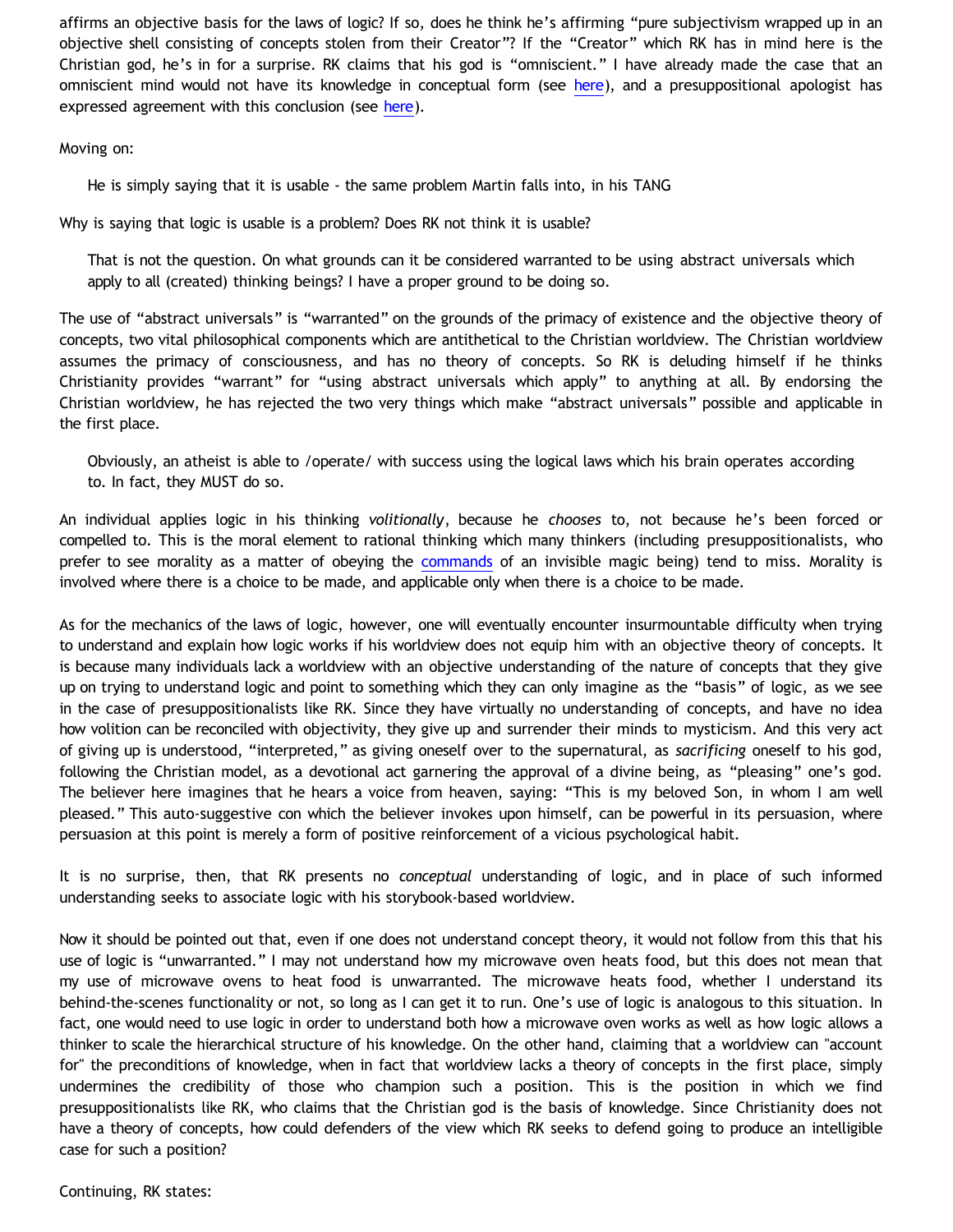The question at hand is not whether - but /why/ he is using them.

A thinker uses the laws of logic *because his consciousness operates on the conceptual level of cognition*. RK thinks that an appeal to a supernatural creator of logic is needed to justify man's use of logic, but this does not address the issue informatively. It does not tell us why logic applies to man's thinking, fails to take into account the nature of man's consciousness, and is preoccupied with validating the contents of an ancient storybook which are irrelevant to logic and man's need for it. RK's view of logic teaches us nothing about the nature of logic or the nature of its relevance to human thought. It only seeks to wedge his god-belief into any conversation about logic, as if it had any relevance in the first place, a relevance which RK has not succeeded in establishing.

# **Are the Laws of Logic "created" by the Christian god?**

Beyond these points, which have been answered, RK said very little about logic. But there was one other claim which RK made about logic which I found noteworthy due to the tension it generates in relation to claims about logic made by other presuppositionalists. RK made the following statement:

I am going to argue that God is not only the ordainer, but creator of the logical laws we use.

I really wish presuppositionalists would get on the same page. In *Pushing the Antithesis: The Apologetic Methodology* of Greg L. Bahnsen, it is stated:

We are not saying God created the laws of logic by His volitional self-determination. Were this so, then He could alter or discard them as well... (p. 210)

Bahnsen says that his god did *not* create the laws of logic, while RK says that his god *is* their "creator." The two are in direct conflict. Which is it? Are we to understand the presuppositionalist position as advocating the view that the Christian god did create the laws of logic, or that it did not create the laws of logic? Is the presuppositionalist's view of logic so radically different from an objective understanding of logic, that the law of contradiction either does not apply, or its violations can still be called "logical"? Or, if one or the other position were true, how could two Christian apologists differ so dramatically on this point?

The real story behind this kind of disagreement between two presuppositionalists who want to claim some kind of fundamental relationship between their god and the laws of logic, is that there really is no fundamental relationship between the Christian god and the laws of logic at all, and defenders of Christianity are attempting to shoplift logic as if its principles were underwritten by the Christian god's alleged nature. This is why RK, Bahnsen and other apologists really don't provide an actual argument to support their claim that the laws of logic "reflect" their god's nature, rather they simply assert it and call their assertion an argument, which is what we see in RK's case (it's definitely what we find in Bahnsen). If there were genuinely an objective rationale for associating logic with the Christian god, I strongly doubt that we would find this kind of disagreement between Christian apologists essentially cut from the same cloth.

On the other hand, if presuppositionalists do have an argument for there being a fundamental association between the Christian god and the laws of logic, it seems that the first order of business would be to agree on whether that association is creative in nature (as RK affirms), or merely "reflective" (as Bahnsen affirms elsewhere). Of course, we would want to know what the premises of such an argument might be, but we can reasonably expect the argument's premises to vary fundamentally on which of these two disparate positions is being defended. An argument for the view that the Christian god is the *creator* of logical laws would presumably look quite different from an argument which merely seeks to establish that the laws of logic "reflect" the Christian god's nature.

Then again, an even more fundamental order of business would be to establish the existence of said god in the first place, for without this it would be nonsensical to claim a relationship between the two. Once this has been achieved (and so far as I've seen – and I've seen a lot – it has not been achieved), presuppositionalists would be advised to get their playbook in order. Did their god create the laws of logic, or not? There are certain risks with either position which could understandably make presuppositionalists uncomfortable.

If, on the one hand, it is held that the Christian god created the laws of logic, as RK wants us to believe, then – as Bahnsen warns – that god "could alter or discard them as well." I'm confident that the religious mind could find a way to live with this, but it would be sufficient to repudiate the claim that said god is "rational," a claim which can be found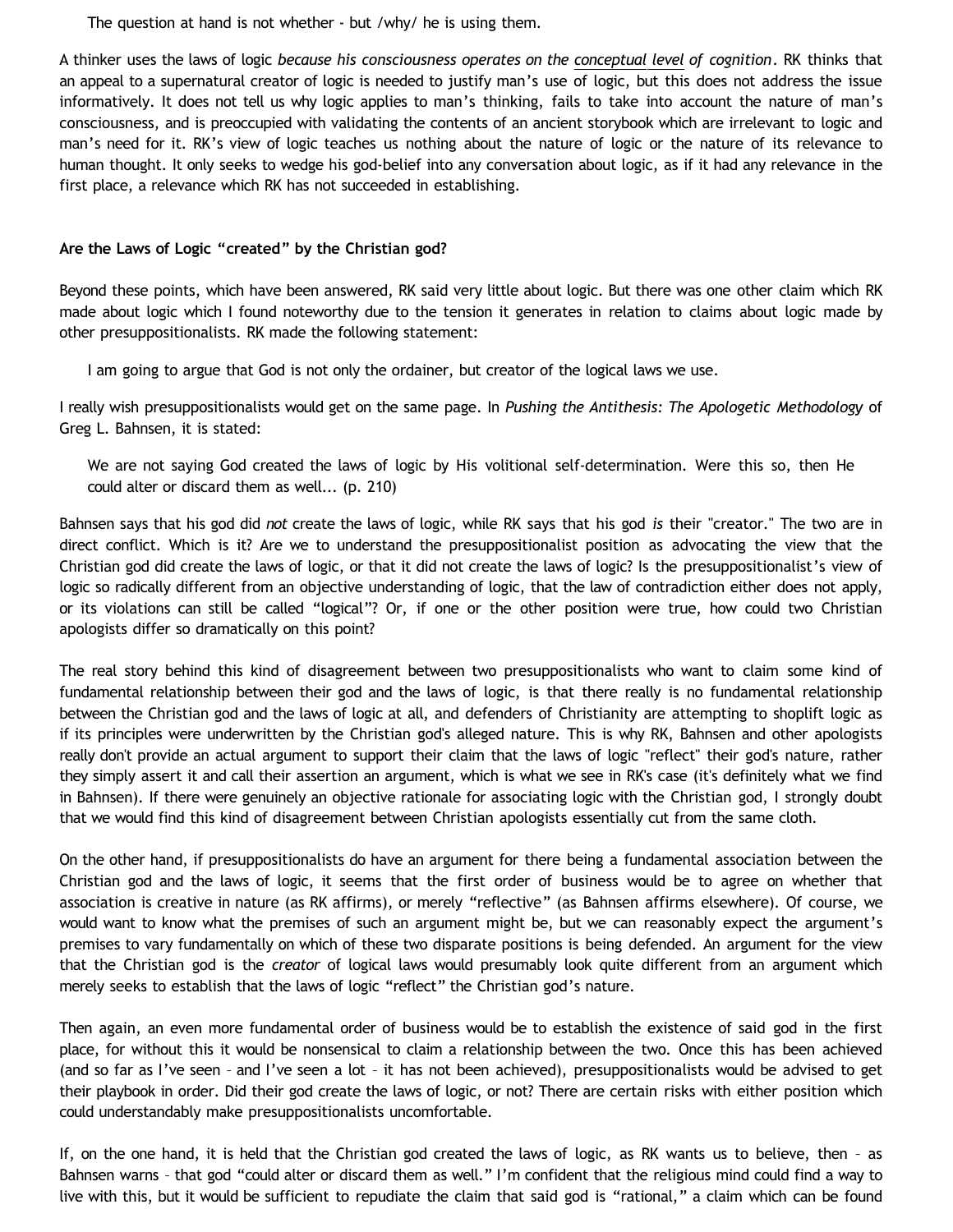# **Do the Laws of Logic "Reflect" the Character of the Christian god?**

On the other hand, if the laws of logic merely "reflect" the character of the Christian god, it could be inferred from this that the laws of logic essentially exist independent of the Christian god, in spite of its alleged "reflection" of the Christian god's character. The claim that the laws of logic "reflect" the character of the Christian god seems to have been devised specifically to avoid the pitfall of portraying logic as merely another the Christian god's creations, which it can alter and discard at will, while still maintaining a sense of dependence of logic on the Christian god. So, given the above noted tension, presuppositionalists need to decide that whether or not their created the laws of logic. If it did create the laws of logic, then I see no reason why the warning which Bahnsen gives – that the Christian god "could alter or discard them" at will – would not apply. If the Christian god did not create the laws of logic, and yet it is acknowledged that the laws of logic do in fact exist, then it must be admitted that the laws of logic exist independent of the Christian god's creative activity. In this case, the laws of logic are *not* created. Whether or not they "reflect" the Christian god's character is a side issue which I will address below. For the present case, the question is whether or not the laws of logic exist as a result of its creative activity, or independent of its creative will. Given RK's affirmation above, presuppositionalists seem torn on this matter, and I wager that this is due to the fact that there is no objective support for any relationship between the laws of logic and the Christian god.

As for the claim that the laws of logic "reflect" the character of the Christian god, such a view can only be endorsed if one fails to recognize the profound differences between the nature of logic on the one hand, and the characteristics which Christianity ascribes to its god on the other. Specifically, logic is conceptual in nature. Not only does logic as a method which guides rational thinking consist of principles which take conceptual form, but its very application as a method of non-contradictory identification is inherently tied to the universality (i.e., the [open-endedness](http://bahnsenburner.blogspot.com/2009/06/demystifying-universality.html)) of conceptualization. Specifically, it is because logical principles are *conceptual* in nature, and therefore *open-ended*, that they are available to any individual to apply to any object or set of objects he perceives or considers, whether it be location of a house, the rate of flow of a river, a bank account balance, cooking an omelet, or deciding which political candidate to vote for. Thus, if the laws of logic reflect anything, they reflect the conceptual nature of human thought, where the objective theory of concepts identifies the proper norms implied by the conceptual nature of human thought.

Moreover, the laws of logic presume the primacy of existence, i.e., the recognition that the objects of consciousness are what they are independent of conscious activity. It would make no sense to attempt to apply logic to objects which can vary according to a thinkers will. If one sought to balance his bank account, for instance, and could alter the amount stated on his payment receipts according to his wishes (for instance, instead of having paid \$2800.00 for transmission work, he decided that it cost him only \$4.00), why would he need logic for such a task? If the nature of the objects of one's awareness conformed to one's conscious activity, he wouldn't need to draw inferences about the way things are; rather, he could just reset everything according to his [wishes](http://bahnsenburner.blogspot.com/2006/12/wishing-and-christian-deity.html), according to "His good pleasure," as RK puts it. Psalms 115:3 makes this point explicitly clear: "our God is in the heavens; He does whatever He pleases."

Unfortunately for the presuppositionalist, however, this disqualifies the Christian god as the object which the laws of logic reflect. For, as I have argued [here](http://bahnsenburner.blogspot.com/2007/04/would-omniscient-mind-have-knowledge-in.html) (and with agreement from a presuppositionalist [here\)](http://bahnsenburner.blogspot.com/2007/04/pike-on-concepts-and-omniscience.html), the Christian god would not have its knowledge in conceptual form. In other words, its knowledge would not be *conceptual in nature*. So if logic is in fact conceptual in nature, and man's knowledge is also conceptual in nature, there is no reason to suppose that logic "reflects" the character of the Christian god, when in fact logic reflects the conceptual nature of human thought. Also, since logic presupposes the primacy of existence, and the very notion of the Christian god [entails the](http://bahnsenburner.blogspot.com/2008/12/inherent-subjectivism-of-god-belief.html) [contradiction of this principle](http://bahnsenburner.blogspot.com/2008/12/inherent-subjectivism-of-god-belief.html), namely the primacy of consciousness, then we have all the more reason to reject the view that the laws of logic "reflect" the character of the Christian god. Presuppositionalists who make such a claim are in fact exposing their hapless ignorance of the conceptual nature of logic, as well as their failure to integrate the attributes which their worldview ascribes to their god into such claims.

#### by Dawson Bethrick

Labels: [Logic](http://bahnsenburner.blogspot.com/search/label/Logic), [Presuppositional Gimmickry](http://bahnsenburner.blogspot.com/search/label/Presuppositional%20Gimmickry)